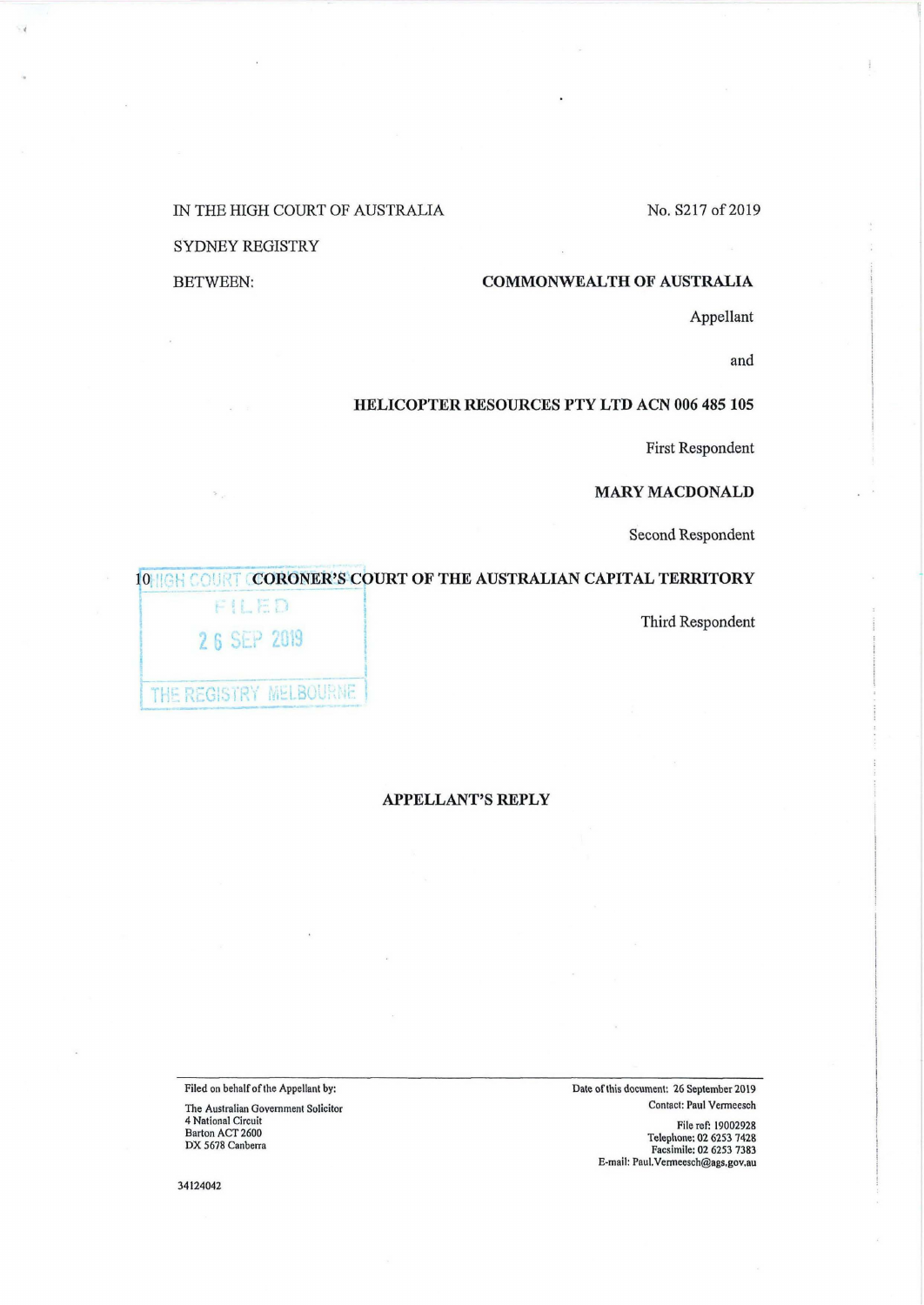#### PART I: **CERTIFICATION**

1. These submissions are in a form suitable for publication on the internet.

#### PART II: **REPLY**

- 2. *Utility of proceedings:* Contrary to Helicopter's Submissions **(HS)** [l), the Commonwealth does not seek an advisory opinion. Helicopter correctly conceded this point at the special leave hearing, accepting that an appeal to this Court under s 73 of the Constitution is an appeal in a strict sense.<sup>1</sup> An appeal of that kind, which concerns the correctness of the Full Court's decision at the time it was made, cannot become hypothetical by reason of events that occur after the decision under appeal. Nor is there 10 any basis for Helicopter's submission that special leave should be revoked (cfHS [3]). The Court was persuaded to grant special leave despite Helicopter's reliance on uncontested evidence that the criminal proceeding would be complete before any appeal could be heard.<sup>2</sup> As such, the evidence now filed by Helicopter does not in any way undermine the grant of special leave.<sup>3</sup>
- 3. *Helicopter's approach:* Strangely for a party that asserts it has no "continuing legal interest" in the matter, and is simply "a contradictor to the Appellant's arguments" (HS [3]), Helicopter's submissions barely engage with the grounds of appeal, and make no real attempt to defend the Full Court's reasoning. Instead, its focus is on arguments that, if they arise at all, could do so only as a result of its proposed Notice 20 of Contention **(NOC).** That is not the proper role of a "contradictor". As developed in Part III, leave to file the NOC should be refused, and this appeal should be confined to determining the correctness of the Full Court's judgment. The appeal should not be permitted to be transformed, late in the day and by a party that asserts no continuing interest, into a case about different issues. This Reply therefore focuses on Helicopter's submissions to the limited extent that they address the grounds of appeal.
	- 4. *Section 87(l)(b):* None of Helicopter's three "answers" to ground 1 are made good. *As to the first,* contrary to HS [69]-(71], the fundamental alteration of Helicopter's position identified by the Full Court was *not* held to arise apart from s 87(1)(b). To the contrary, the Full Court made clear that its decision turned on that provision: CAB 133 [143], 142 [183]-(184], 144 [189]. Helicopter does not explain these passages, beyond

30

 $\mathbf{1}$ *Commonwealth v Helicopter Resources Pty Ltd & Ors* [2019] HCATrans 131 at 11404-406; *Eastman v The Queen* (2000) 203 CLR 1 at 13 [17]-[18] (Gleeson CJ), 26 [78] (Gaudron J), 33-34 [104]-[105] (McHugh J), 63 [190] (Gurnmow J), 97-98 [290]; *Mickelberg v The Queen* (1989) 167 CLR 259 at 269 (Mason CJ), 274 (Brennan J), 297-299 (Toohey and Gaudron JJ).

 $\overline{\mathbf{c}}$ Ibid at 115-25, 375-492. See also Helicopter's Response in S71/2019 dated 5 April 2019 at [1], [14]. Ibid at 11217-281. See also the Commonwealth's Special Leave Application in S71/2019 dated 15 March 2019 at [35]-[39] and its Reply dated 12 April 2019 at [8]-[10].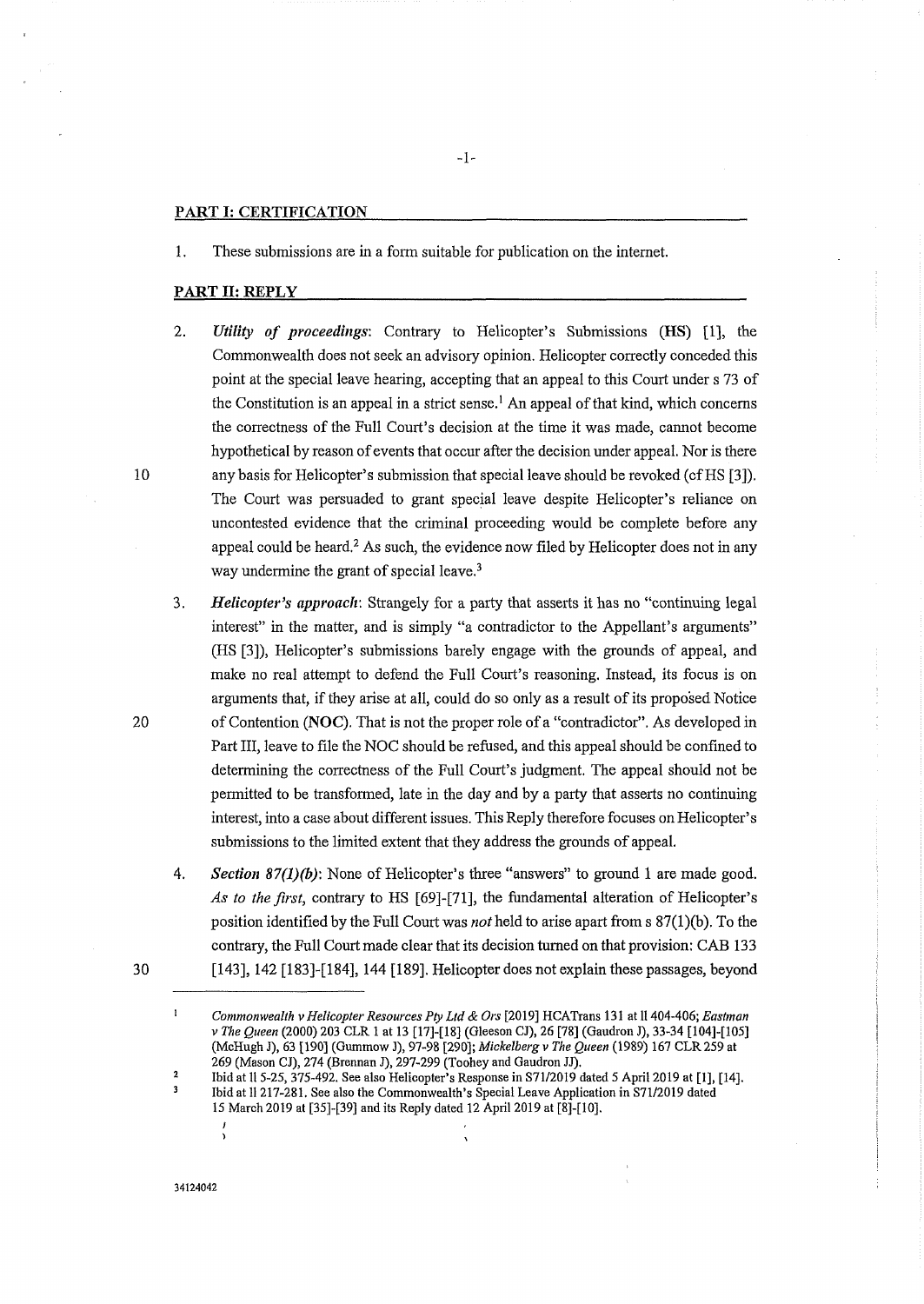the implausible assertion in HS [71 ], fn 67 that the words *"That is because s 87* (b) ... " in CAB 144 [189], should be read as identifying a consideration that was not actually necessary to the Full Court's ultimate conclusion, which immediately precedes those words.

- 5. *As to the second,* at HS [72]-[74] Helicopter says that the Commonwealth mischaracterizes the Full Court's reasoning as to the second effect of s 87(1 )(b) (ie that Captain Lomas' statements would be admissible as statements *of* Helicopter). Helicopter offers no explanation of the Full Court's explicit finding that  $s \frac{87(1)}{b}$ changed the common law in precisely that respect: CAB 142-3 [184]-[185].
- 10 6. *As to the third,* at HS [76]-[80] Helicopter's assertion that the Commonwealth has misunderstood the common law is itself erroneous. HS [77c.] and [80] wrongly assert that the common law made an employee's statement an admission *by* the employer. The sole authority cited to support that claim, *Fraser Henleins Pty Ltd v Cody,* in fact contradicts it. As Latham CJ put it: "statements made by the managing director of the appellant company ... were admissible in evidence *against* the company" (emphasis added).4 While the Full Court did not take the mistaken view of the common law advanced by Helicopter, it did err in finding that  $s$  87(1)(b) had changed the common law in this respect.
	- 7. Helicopter having failed to answer ground 1, the appeal should be allowed. Even if Captain Lomas' evidence at the inquest was admissible *against* Helicopter by reason ofs 87(l)(b), Helicopter would not *itselfhave* be compelled to give evidence contrary to the accusatorial principle: CAB 142 [183]-[184], 144 [189].
- 8. *The accusatorial principle:* Despite Helicopter's claim that the "large issue" it identifies at HS [25] is responsive to ground 2, it is not. That is apparent from HS [24] and [42]-[44], which reveal that Helicopter's argument turns not upon the fundamental principle or the companion rule, but upon a broader conception of "a fair trial according to law under the accusatory method". That broader conception finds no reflection in the Full Court's reasoning, which focused solely on whether the examination of Captain Lomas would be contrary to the fundamental principle or the 30 companion rule: CAB 133 [143], 136 [157], 142-144 [183]-[189]. Accordingly, if ground 2 is reached, it raises *only* the question whether the Full Court erred in its understanding of the companion rule and the fundamental principle as they apply to a corporate accused. It does not bring in the "broader conception" that permeates Helicopter's submissions. Helicopter should be permitted to advance submissions in

20

<sup>(1945) 70</sup> CLR 100 at 123 (Latham CJ). See also at 129 (Dixon J), 132 (McTieman J).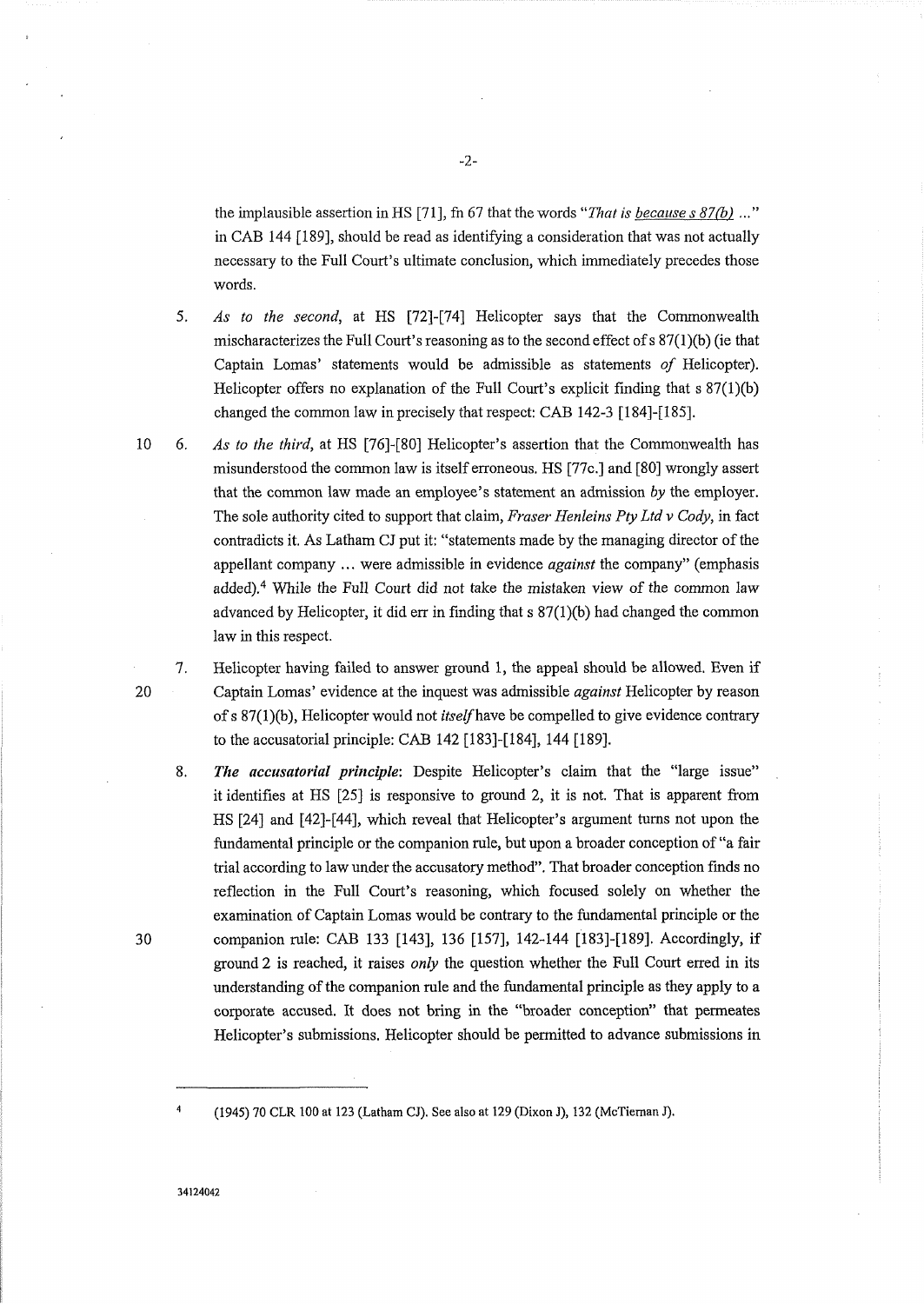suppott of that broader conception *only* if it is given leave to file the NOC. Otherwise, the Commonwealth responds as follow.

9. *First,* Helicopter asserts that the Commonwealth has misunderstood the majority reasoning in *Caltex:5* HS [29]-[30]. *Caltex* concerned both a notice to produce under court rules, and a statutory power to compel production of documents under the *Clean Waters Act 1970.* Both powers were exercised for the purpose of obtaining evidence relevant to the pending trial. Mason CJ and Toohey J, after concluding that a corporation could not claim the privilege against self-incrimination in answering the notice to produce, held that there was no reason to construe the statutory notice as an 10 abuse of process, or as subject to a limitation that was not applicable to the notice to produce (at 507). As such, it was permissible to use the statutory power to obtain evidence. McHugh J reasoned similarly (at 557-559), holding that "the evidence gathering procedures of a party are not limited to the use of court procedures" (at 558). On this point, Brennan J's reasoning was to like effect (at 517-518). That is the majority. The dissenting reasons of Deane, Dawson and Gaudron JJ cannot assist Helicopter.6 Given the above, it is wrong to assert that the Court upheld the statutory notice "on the basis that production was required in any event by the Notice to Produce": cf HS [29]. So much is confirmed when the answer to Question 7 ( concerning the notice to produce) is contrasted with the answers to Questions 2, 3 20 and 6 (concerning the statutory power): see *Caltex* at 559-560.

- 10. *Second,* Helicopter asserts that corporations should not attract different protections from natural persons because they are "associations of persons": HS [41], [47]. That proposition is contrary to *Caltex,* which recognised that differences between natural persons and corporations *did* warrant different protections.<sup>7</sup>
- 11. *Third,* Helicopter asserts that there is a significant distinction between compelling the production of documents and compelling answers to questions: HS [31], [45]. That is no doubt true for natural persons (because answering a question produces new evidence). However, the distinction does not assist Helicopter, because unlike natural persons corporations cannot generally answer questions (CS [29]-[34]). Where an 30 employee gives oral evidence, any new evidence is created by the employee, not by the corporation.<sup>8</sup>

*Environment Protection Authority v Caltex* (1993) 178 CLR 477 *(Caltex).* 

See, eg, *Trade Practices Commission v Abbco lceworks Pty Ltd* (1994) 52 FCR 96 at 111-114. *Caltex* (1993) 178 CLR 477 at 500-501 (Mason CJ and Toohey J), 514-516 (Brennan J), 535 (Deane, Dawson and Gaudron JJ), 552 (McHugh J); see also *NSW v Commonwealth (Workchoices)* (2006) 229 CLR 1 at [113] (Gleeson CJ, Gummow, Hayne, Reydon and Crennan JJ).

 $\mathbf{a}$ *Caltex* (1993) 178 CLR 477 at 504 (Mason CJ and Toohey J).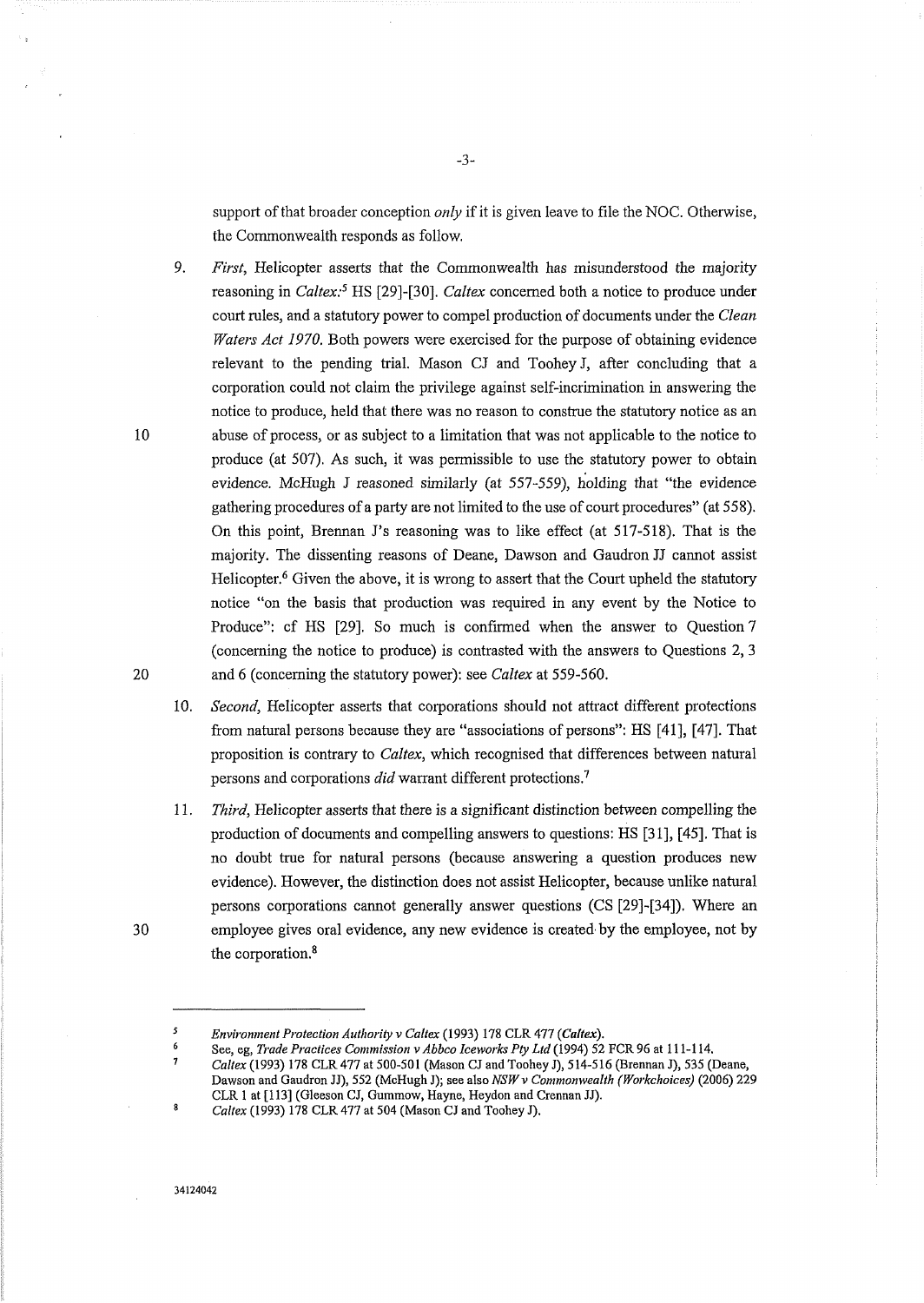#### PART III: APPLICATION FOR LEAVE TO FILE NOTICE OF CONTENTION

-4-

12. The Court should not grant leave to file the NOC for the following reasons. *First,* the only explanation that has been offered for the failure to file the NOC within time is that, in preparing written submissions, Helicopter's counsel "came to the view that the Notice of Contention would be necessary".9 However, the NOC repeats arguments advanced by the same counsel below. If Helicopter intended to re-run arguments not accepted by the Full Court, that should have been apparent at the special leave stage. After a Notice of Appeal is filed, r 42.08.5 of the *High Court Rules 2004* (Cth) permits just 7 days to file a NOC, presumably so that the parameters of an appeal are clear 10 before submissions are prepared. Yet here, the possible NOC was first raised some six weeks after the Notice of Appeal was filed, and two weeks after the Commonwealth had filed its written submissions. The Commonwealth is thereby prejudiced, having lost the opportunity to address proper written submissions in advance of the hearing to what Helicopter itself describes as a "large issue". Well-represented and well-resourced parties should not be permitted to disrupt the orderly preparation for a hearing, absent good explanation for non-compliance with the Rules. No such explanation exists here.

13. *Secondly,* during the special leave hearing, Helicopter submitted that it had no interest in the outcome of any appeal and would participate solely as a contradictor. 10 Orders 20 entitling Helicopter to solicitor-client costs irrespective of the outcome of the appeal were made on this basis. Yet now, rather than defend the Full Court's reasons, it seeks to preserve a result in which it asserts that it has no continuing interest, on the basis of arguments not determined by the Full Court. Unlike the position on the appeal (where the Full Court's reasons will remain a binding precedent unless set aside), there is no reason for this Court to decide the issues sought to be raised in the NOC absent a dispute between parties with a real interest in the outcome.

- 14. *Thirdly,* the NOC would greatly expand the matters in dispute.
	- a. Helicopter asserts that any process outside the ordinary rules of criminal procedure cannot be used to gather evidence against an accused: see HS [38], [44], [57]-[67]. However, both the parameters of, and the legal foundation for, the principle for which it contends are not clearly defined. Sometimes the argument appears limited to preventing the pre-trial compulsion of employees (eg HS [25]), but no principled basis for that limit is apparent. Helicopter for the most part appears to recognise this, reverting to the larger claim that no process outside the ordinary rules of

<sup>9</sup>  Affidavit of Henry Charles Cooper sworn 5 September 2019 at [4].

<sup>10</sup>  *Commonwealth v Helicopter Resources Pty Ltd & Ors* [2019] HCATrans 131 at 11360-434.